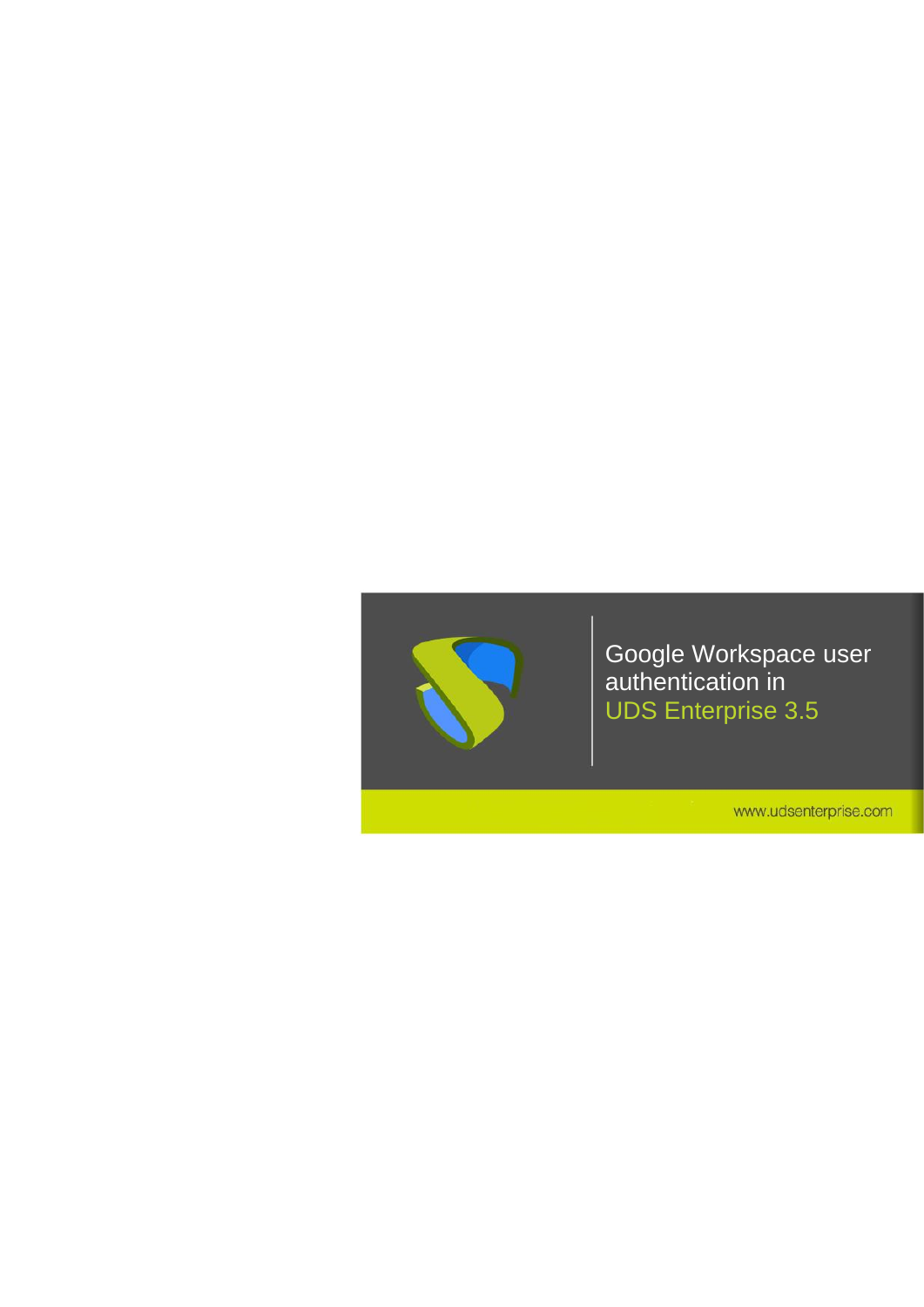

www.udsenterprise.com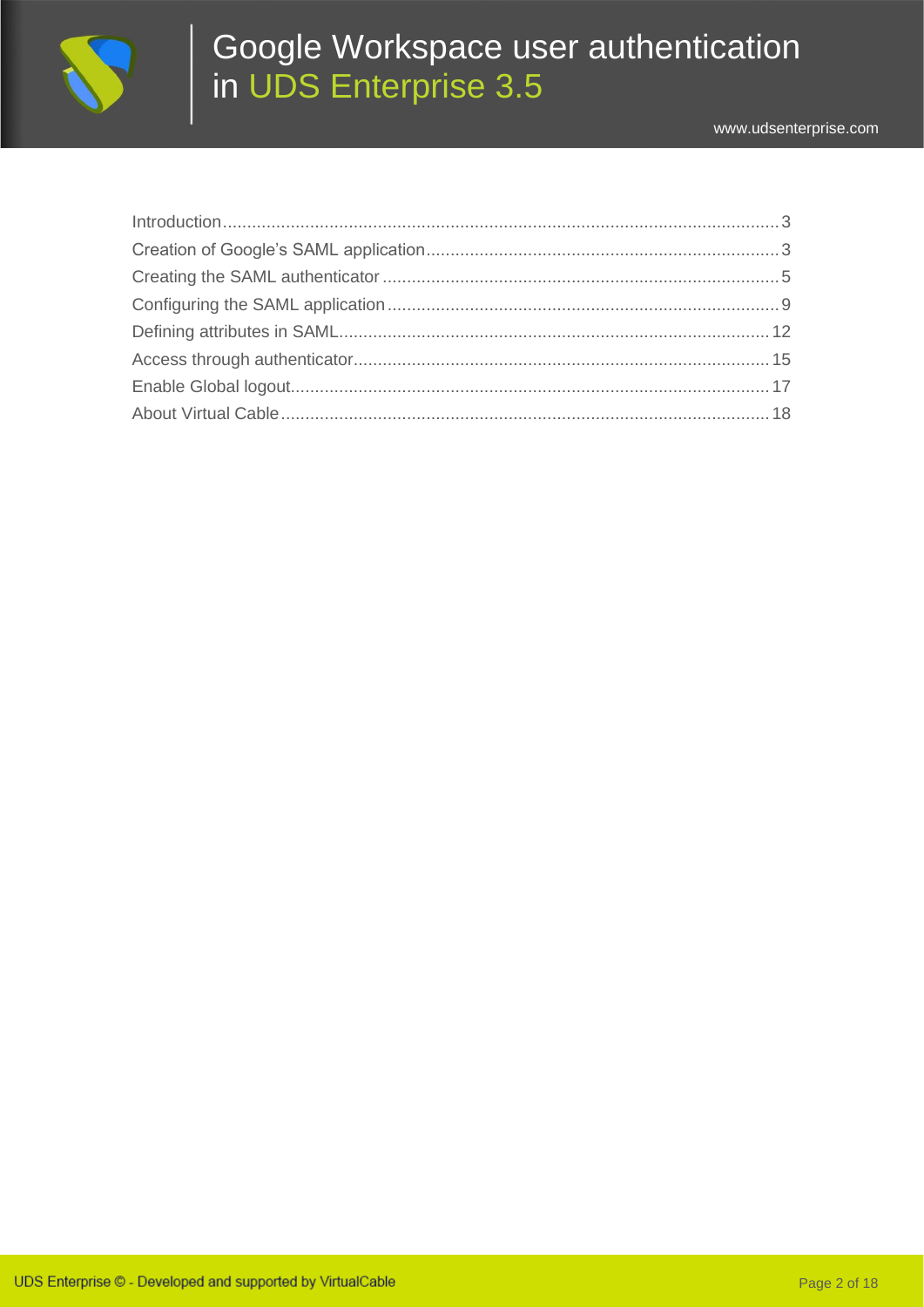

#### <span id="page-2-0"></span>**Introduction**

This document shows how to make the integration of a UDS Enterprise's SAML authenticator to validate existing users in Google Workspace.

Once the new authenticator has been created in UDS Enterprise and integrated with Google Workspace, existing users in this environment will be able to access the services published in UDS Enterprise.

In order to carry out this integration, it will be necessary to have a registered user in UDS Enterprise and a user belonging to Google Workspace platform, both with administration permissions on their different environments.

# <span id="page-2-1"></span>Creation of Google's SAML application

The first task will be performed in the administration dashboard of Google Workspace. A user with administration permissions is needed.

Access into the Google Workspace administration dashboard and select "**SAML apps**".

| $\equiv$ Google Admin<br>Q.          | Search for users, groups or settings              |
|--------------------------------------|---------------------------------------------------|
| <b>Apps</b>                          |                                                   |
| Google Workspace                     | <b>Additional Google</b><br>services              |
| Google Workspace Core services       | Blogging, photos, video, social tools and<br>more |
| <b>11 SERVICES</b>                   | <b>56 SERVICES</b>                                |
|                                      |                                                   |
| Google Workspace<br>Marketplace apps | <b>SAML</b> apps                                  |
| Add and manage third-party apps      | Manage SSO and user provisioning                  |

Register a new custom SAML application:

| <b>Add App</b>      | <b>Settings</b> |
|---------------------|-----------------|
| Search for apps     |                 |
| Add custom SAML app |                 |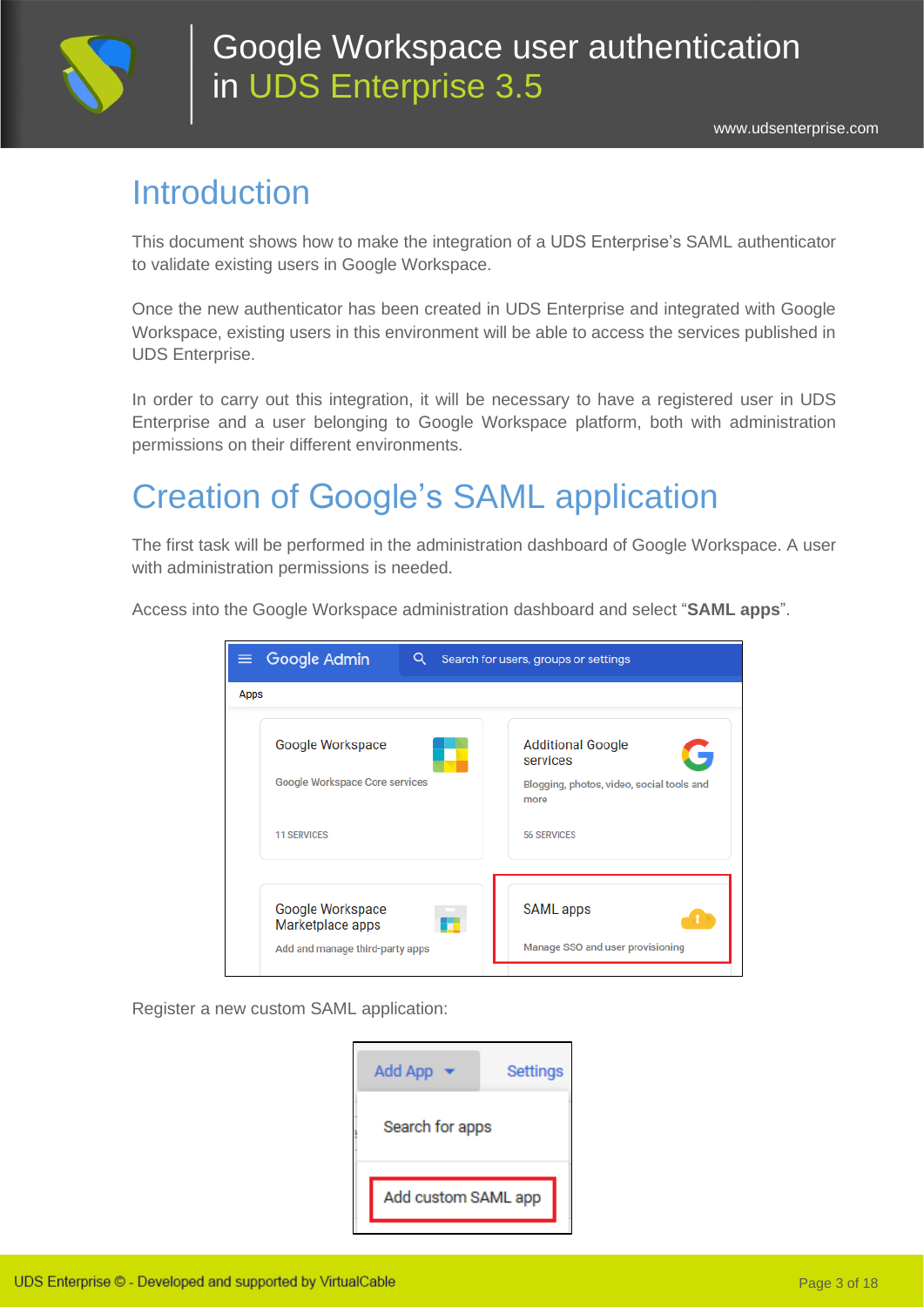

[www.udsenterprise.com](http://www.udsenterprise.com/)

Indicate a name to identify the application in the configuration wizard. It is possible to add an icon so that users can easily find the service.

| <b>App details</b> | Google Identity Provider detail:<br>Service provider details<br>Attribute mapping             |
|--------------------|-----------------------------------------------------------------------------------------------|
|                    |                                                                                               |
|                    | <b>App details</b>                                                                            |
|                    | Enter details for your custom SAML app. This information is shared with app users. Learn more |
|                    | App name                                                                                      |
|                    | <b>UDS Enterprise</b>                                                                         |
|                    |                                                                                               |
|                    | App icon                                                                                      |
|                    | Attach an app icon. Maximum upload file size: 4 MB                                            |
|                    |                                                                                               |
|                    |                                                                                               |
|                    |                                                                                               |
|                    |                                                                                               |
|                    |                                                                                               |
|                    | <b>CONTINUE</b><br><b>CANCEL</b>                                                              |

Now download the metadata and continue with the wizard:

| App details | <b>Google Identity Provider detail:</b><br>$\overline{2}$                                                  | Service provider details | Attribute mapping |
|-------------|------------------------------------------------------------------------------------------------------------|--------------------------|-------------------|
|             |                                                                                                            |                          |                   |
|             | To configure Single Sign-On (SSO) for SAML apps, follow your service provider's<br>instructions Learn more |                          |                   |
|             | Option 1: Download IdP metadata                                                                            |                          |                   |
|             | <b>DOWNLOAD METADATA</b>                                                                                   |                          |                   |
|             |                                                                                                            | OR                       |                   |

In step 3 of the wizard, it is necessary indicate the "**ACS URL**" and the "**Entity ID**":

| Detalles de la aplicación      | Detalles de proveedor de ident<br>3 Datos del proveedor de servicio<br>Asignación de atributos<br>$\checkmark$                |
|--------------------------------|-------------------------------------------------------------------------------------------------------------------------------|
|                                |                                                                                                                               |
|                                | Datos del proveedor de servicios                                                                                              |
| Más información                | Para configurar el inicio de sesión único, añade los datos del proveedor de servicios, como la URL de ACS y el ID de entidad. |
| <b>URL ACS</b>                 |                                                                                                                               |
| Debes indicar la URL ACS       |                                                                                                                               |
| ID de entidad                  |                                                                                                                               |
| Debes indicar el ID de entidad |                                                                                                                               |
|                                | URL de inicio (opcional)                                                                                                      |
|                                | Respuesta firmada                                                                                                             |
|                                |                                                                                                                               |
| ID de nombre                   |                                                                                                                               |
|                                | Define el formato de nombre que admite el proveedor de identidades. Más información                                           |
| Formato de ID de nombre        |                                                                                                                               |
| <b>UNSPECIFIED</b>             |                                                                                                                               |
|                                |                                                                                                                               |
| ID de nombre                   |                                                                                                                               |

To obtain this data, access the administration of your UDS Enterprise environment and create a new SAML authenticator. Once you have the data, fill in the different sections of the wizard until it finishes.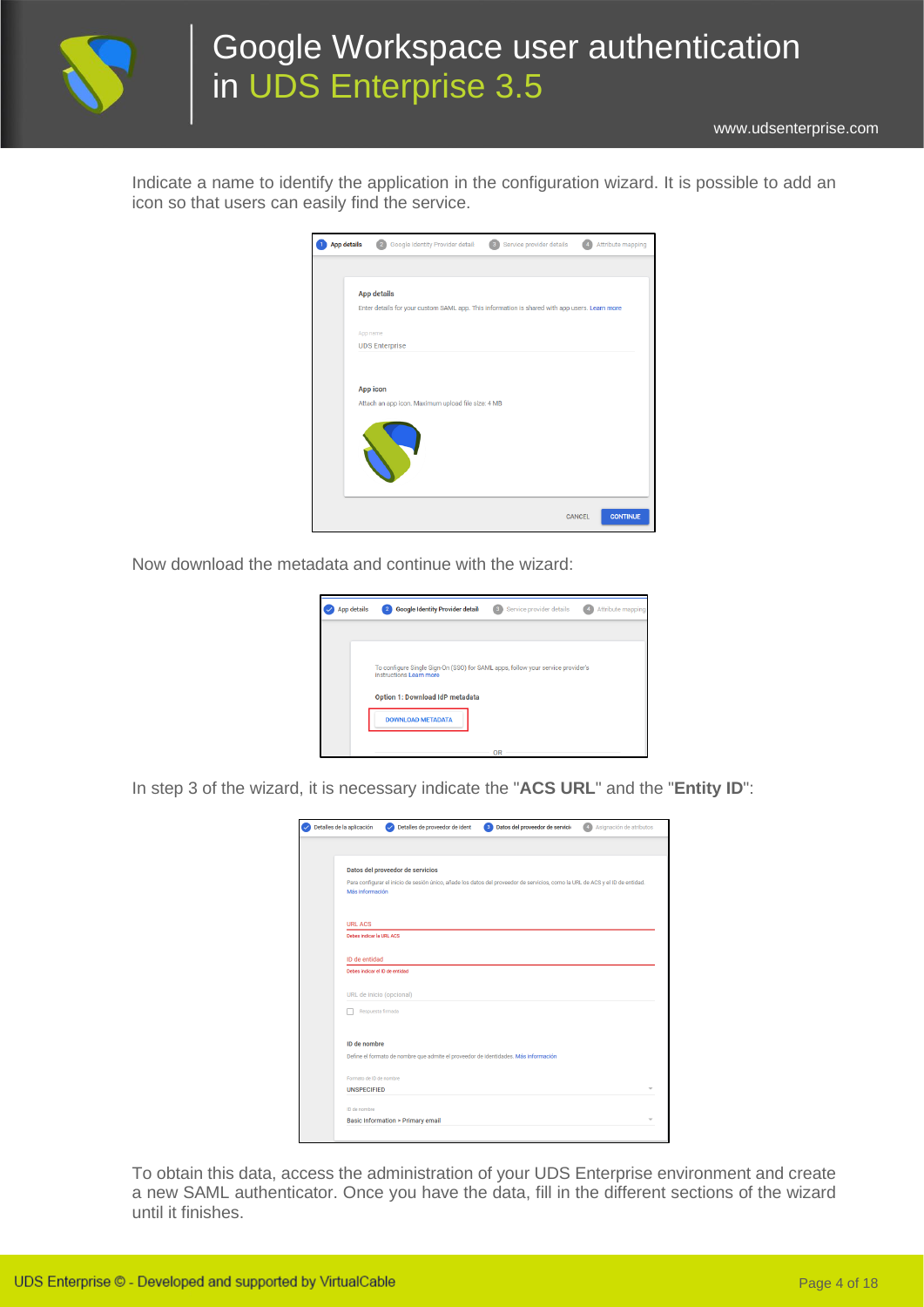

# <span id="page-4-0"></span>Creating the SAML authenticator

Access into the UDS Enterprise administration and go to the "**Authenticators**" section. Select "**New**" and choose "**SAML Authenticator**".



In the "**Main**" tab, type a name for the authenticator (it cannot contain spaces), the priority and a "**Label**".

|             | <b>New Authenticator</b>  |              |                 |             |
|-------------|---------------------------|--------------|-----------------|-------------|
| ✓           | Main                      | Certificates | Metadata        | Attr        |
| Tags        |                           |              |                 |             |
|             | Tags for this element     |              |                 |             |
| Name*       |                           |              |                 |             |
|             | GoogleSAMLUDS             |              |                 |             |
| Comments    |                           |              |                 |             |
|             | Comments for this element |              |                 |             |
| Priority *  |                           |              |                 |             |
|             |                           |              |                 |             |
| Label *     |                           |              |                 |             |
| google      |                           |              |                 |             |
|             |                           |              |                 |             |
| <b>Test</b> |                           |              | Discard & close | <b>Save</b> |

In the "**Certificates**" tab, it is necessary to indicate a valid certificate and its password. It must be in PEM format: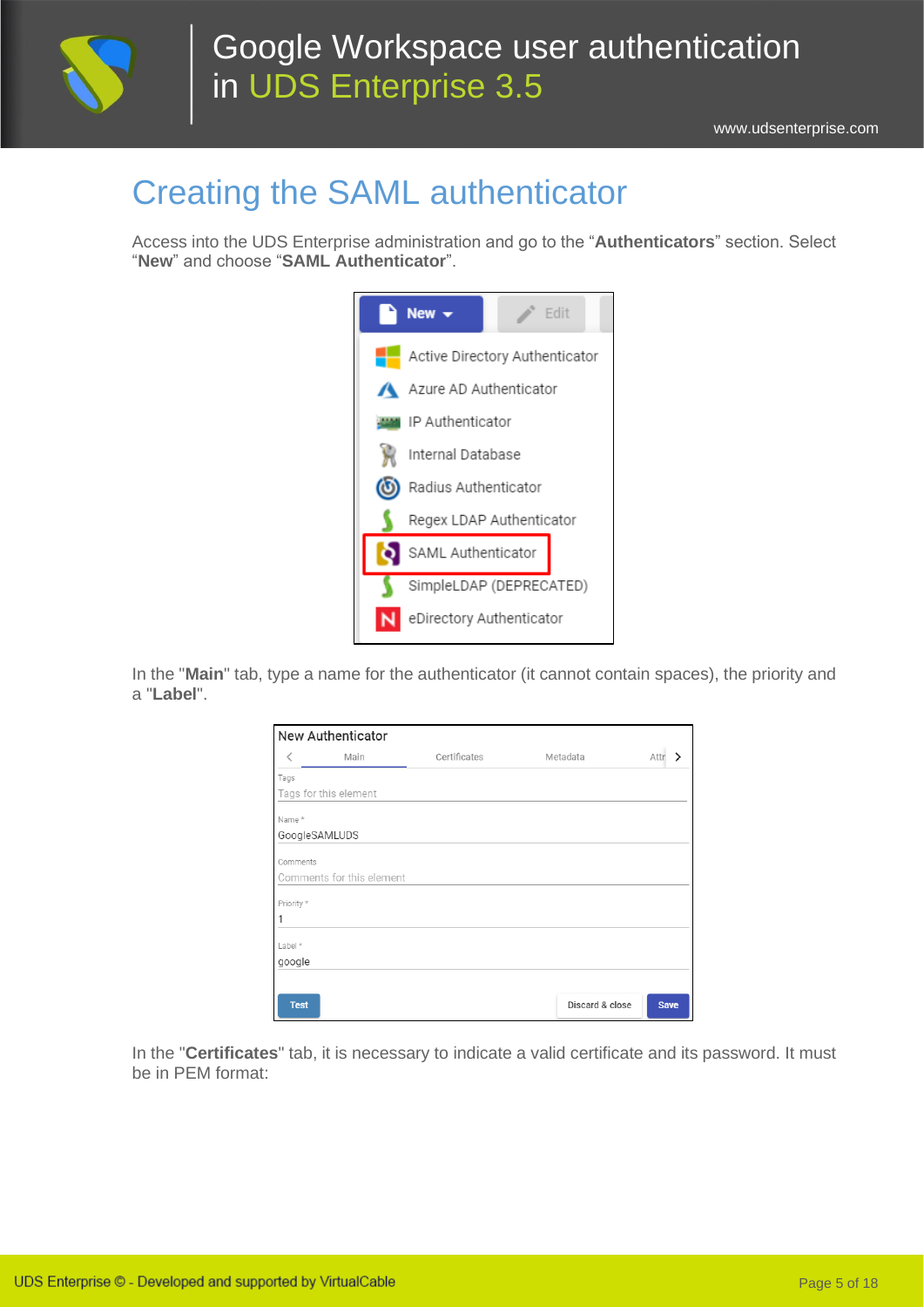

[www.udsenterprise.com](http://www.udsenterprise.com/)

| <b>New Authenticator</b> |      |              |                 |             |
|--------------------------|------|--------------|-----------------|-------------|
|                          | Main | Certificates | Metadata        | Attr        |
| Private key *            |      |              |                 |             |
| Certificate *            |      |              |                 | //          |
| <b>Test</b>              |      |              | Discard & close | <b>Save</b> |

If you don't have certificates, you can generate one with **OpenSSL**. To create it, use the following statement (the UDS server has **OpenSSL** installed, so this machine can be used to generate the certificate):

openssl req -new -newkey rsa:**2048** -days **3650** -x509 -nodes -keyout server.key -out server.crt

Once the certificate is generated, share the key with RSA. Use the following command:

openssl rsa -**in** server.key -out server\_rsa.key

Certificate generation example:



Execute the command and fill in the necessary data to generate the certificate:

| $root$ @uds3: $~+$ # ls |  |
|-------------------------|--|
| server.crt server.key   |  |
| root@uds3:~#            |  |

Now convert the key to **rsa** :



Copy the content of the certificate file and the **rsa** key in UDS: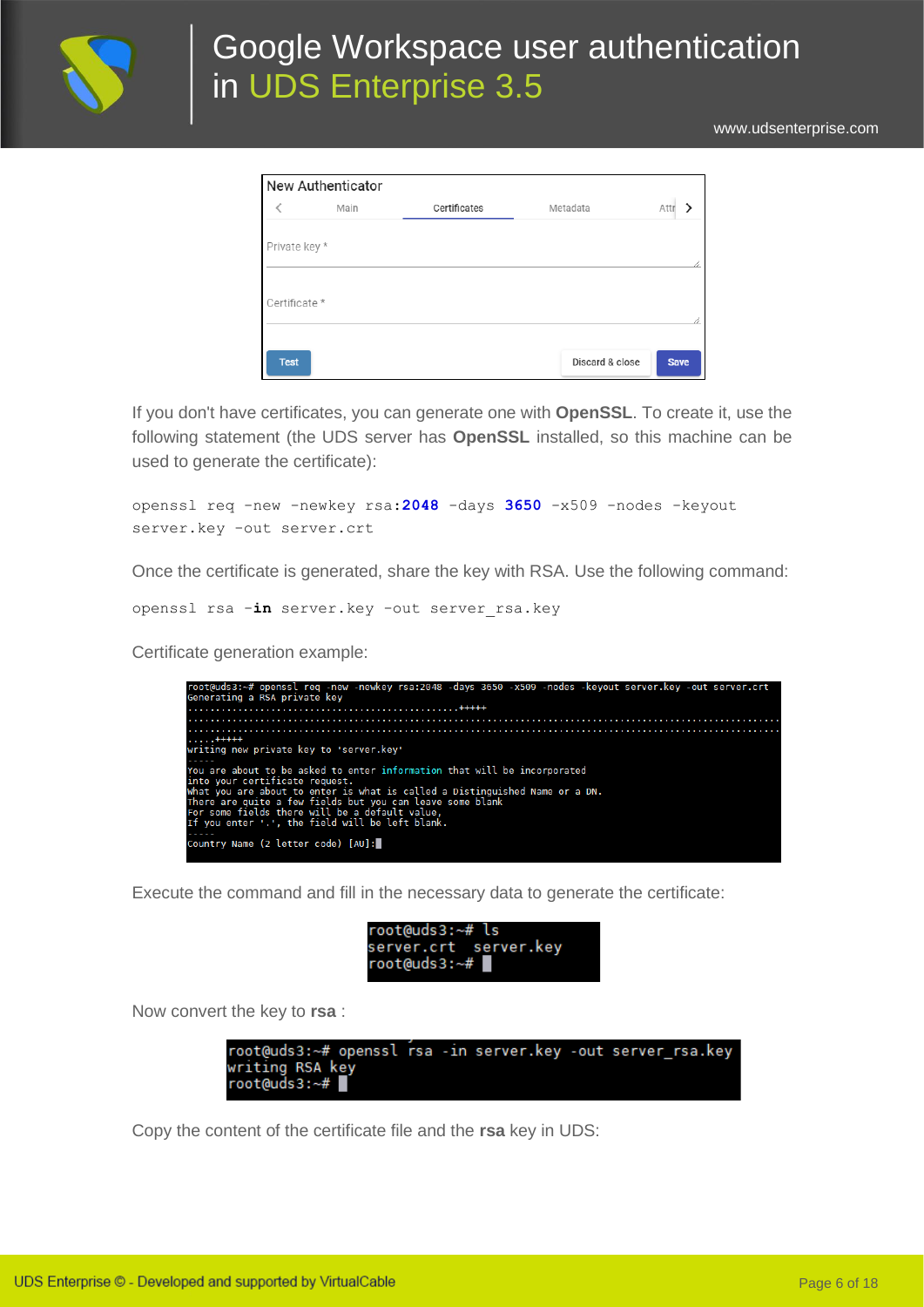

[www.udsenterprise.com](http://www.udsenterprise.com/)

| root@uds3:~#ls                       |  |
|--------------------------------------|--|
| server.crt server.key server_rsa.key |  |
| $root(duds3:-#$                      |  |

Copy the key in the "**Private Key**" section and the certificate in "**Certificate**":

|               | <b>New Authenticator</b>        |                                                                                                                                                                                                                                                                                                                                                                                                                      |                 |             |  |
|---------------|---------------------------------|----------------------------------------------------------------------------------------------------------------------------------------------------------------------------------------------------------------------------------------------------------------------------------------------------------------------------------------------------------------------------------------------------------------------|-----------------|-------------|--|
|               | Main                            | Certificates                                                                                                                                                                                                                                                                                                                                                                                                         | Metadata        | Attr        |  |
| Private kev * |                                 |                                                                                                                                                                                                                                                                                                                                                                                                                      |                 |             |  |
| sF            | -----BEGIN RSA PRIVATE KEY----- | MIIEpAIBAAKCAQEAxNww8X8xzpZFpCpysQwP7KcscxgchmrMDahxNLFe3NJB7xQP<br>CojwrlbuxblXogHlYq7YyMwsHPC+JGKeqQ6/JSrZ5oJy2Xq4QieiROyfunR/BpCO<br>SdOoEVeFRSno9W1G+y3jZ/Kg5orwoGhxId50cBb7dhV+4AhYWP3Pq6XeYbWnPFjD<br>FI1IJxPxAe5Q/GCCB1nxwcVGrRFGdagBawRNAj3ARtwuA9ImjSLjQgzKuJEvAezU<br>5GYNwybt5IJ0ZqAwm+/QMcO/vN4W7c4sPyqM9MQFWDwyw/8emISLJM0pDLQ2z0<br>B7bo8x/xDKQ/mo2kwc8LIQOrE8iHV/bn+wKbLIQIDAQARAoIRAHDS170Q6R/ITDbAz |                 |             |  |
| Certificate * |                                 |                                                                                                                                                                                                                                                                                                                                                                                                                      |                 |             |  |
| AcM           | -----BEGIN CERTIFICATE-----     | MIIDjTCCAnWgAwIBAqIUIWGuLOMR5U1bISZVRddYUEoE5OIwDQYJKoZIhvcNAQEL<br>BQAwVjELMAkGA1UEBhMCZXMxEzARBqNVBAqMCINvbWUtU3RhdGUxDzANBqNVB                                                                                                                                                                                                                                                                                    |                 |             |  |
|               |                                 | Bm1hZHJpZDEhMB8GA1UECqwYSW50ZXJuZXQqV2lkZ2l0cyBQdHkqTHRkMB4XDTI                                                                                                                                                                                                                                                                                                                                                      |                 |             |  |
| Χ             |                                 | MDOvOTA AMIA vOEAVDTM vMDOvN-2 AMIA vOEAvA/IEL MAI/CA1HEDHMCZVM vE-ADD                                                                                                                                                                                                                                                                                                                                               |                 |             |  |
| <b>Test</b>   |                                 |                                                                                                                                                                                                                                                                                                                                                                                                                      | Discard & close | <b>Save</b> |  |

In the next tab, "**Metadata**", complete the "**IDP Metadata**" section with the metadata downloaded from Google in previous steps (step 2 of the custom SAML application registration). It is important to copy all the content of the file. It is recommended to open the file with a suitable application and never with a browser (parts of the code can be hidden...):

|           | <b>New Authenticator</b> |                                                                                                                                                                                                                                           |            |        |
|-----------|--------------------------|-------------------------------------------------------------------------------------------------------------------------------------------------------------------------------------------------------------------------------------------|------------|--------|
|           | Certificates             | Metadata                                                                                                                                                                                                                                  | Attributes | Displa |
|           | IDP Metadata *           |                                                                                                                                                                                                                                           |            |        |
|           | 09-28T11:29:21.000Z">    | xml version="1.0" encoding="UTF-8" standalone="no"?<br><md:entitydescriptor <br="" xmlns:md="urn:oasis:names:tc:SAML:2.0:metadata">entitylD="https://accounts.google.com/o/saml2?idpid=C04czxd53" validUntil="2025-</md:entitydescriptor> |            |        |
|           |                          | <md:idpssodescriptor <="" td="" wantauthnrequestssigned="false"><td></td><td></td></md:idpssodescriptor>                                                                                                                                  |            |        |
| Entity ID |                          |                                                                                                                                                                                                                                           |            |        |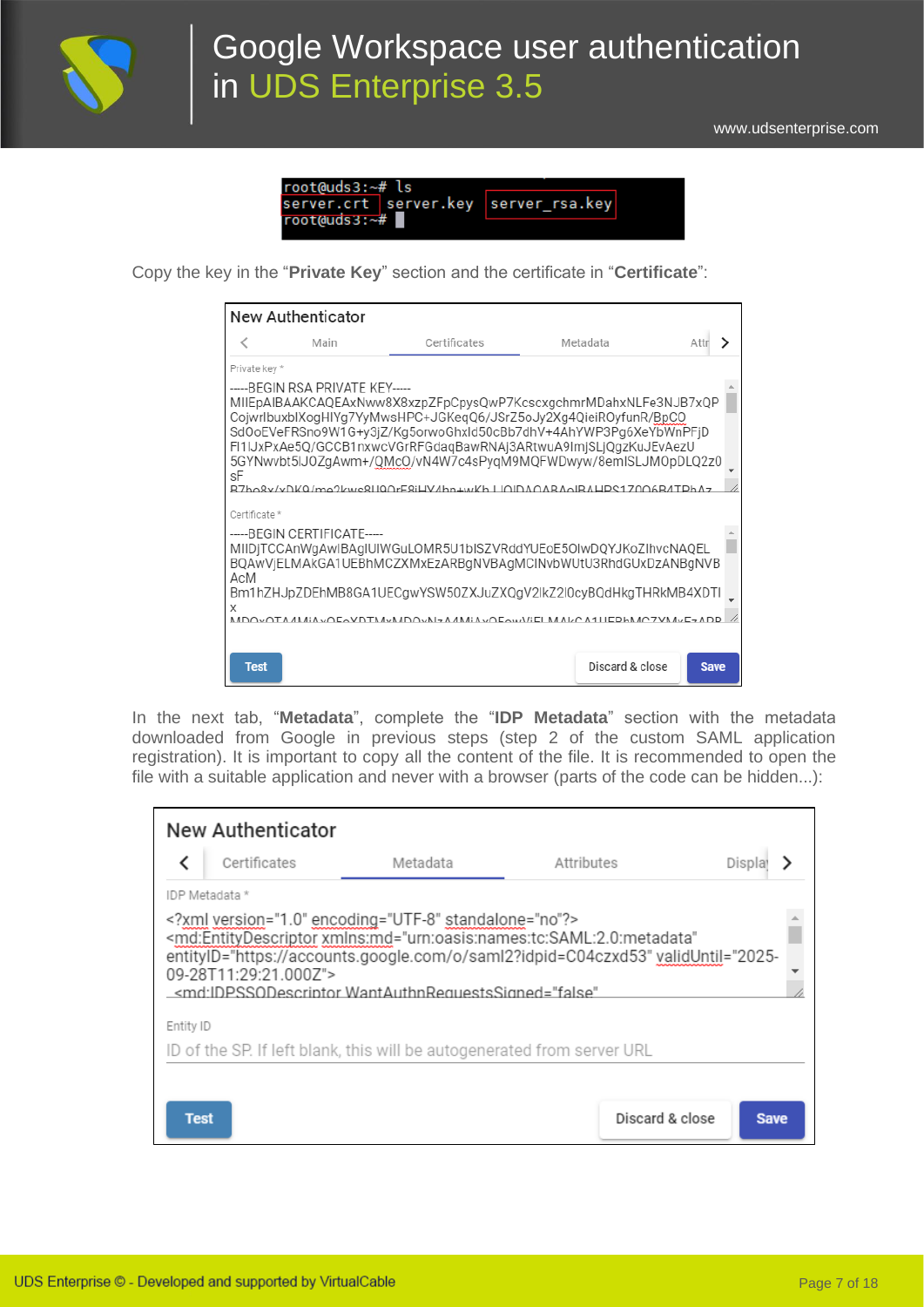

Leave the "**Entity ID**" section empty, since it will be filled in automatically when the authenticator is saved. The data will be generated based on the URL used in the connection with the UDS Enterprise portal.

Save the authenticator (it is necessary to indicate some data in the "**Attributes**" tab so that it allows you to save. In the following steps we will return to this section and the final configuration will be applied) and when you edit it again you will be able to obtain the "**Entity ID**" data required to continue configuring the SAML custom application in the Google console.

|                | <b>Edit Authenticator</b> |                                                                                                                                                                                 |          |  |
|----------------|---------------------------|---------------------------------------------------------------------------------------------------------------------------------------------------------------------------------|----------|--|
|                | Main                      | Certificates                                                                                                                                                                    | Metadata |  |
| IDP Metadata * |                           |                                                                                                                                                                                 |          |  |
|                |                           | xml version="1.0" encoding="UTF-8" standalone="no"?<br><md:entitydescriptor <="" td="" xmlns:md="urn:oasis:names:tc:SAML:2.0:metadata"><td></td><td></td></md:entitydescriptor> |          |  |
| Entity ID      |                           |                                                                                                                                                                                 |          |  |
|                |                           | https://demo.udsenterprise.com/uds/page/auth/info/GoogleSAMLUDS                                                                                                                 |          |  |
|                |                           |                                                                                                                                                                                 |          |  |
|                |                           |                                                                                                                                                                                 |          |  |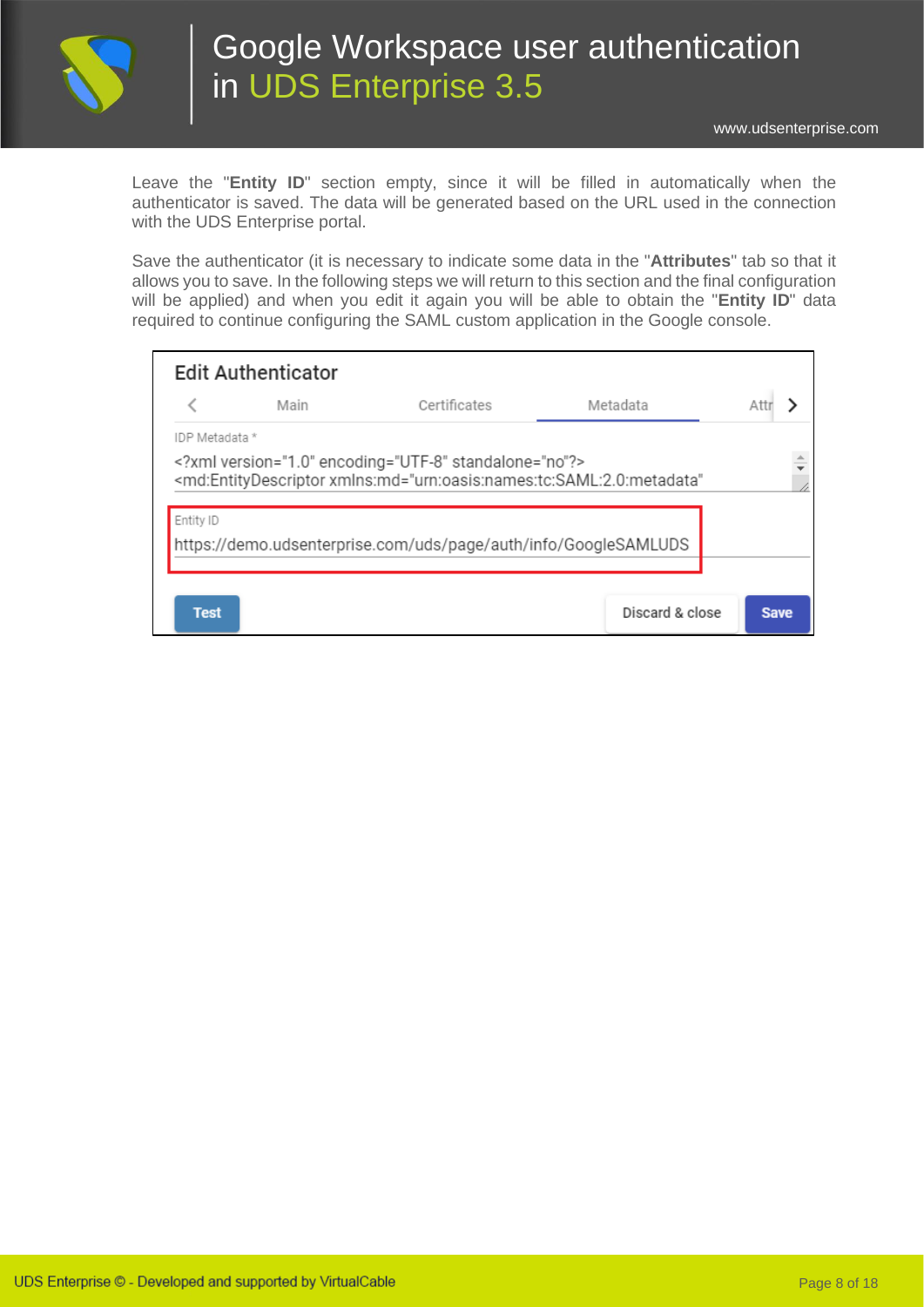

# <span id="page-8-0"></span>Configuring the SAML application

Go back to step 3 of the Google configuration wizard to create a custom SAML application, where the system will ask for the "**ACS URL**" and the "**Entity ID**".

To indicate the ACS (Assertion Consumer Service) data, download the "**Entity ID**" file that UDS has generated automatically when saving the authenticator (enter the indicated URL in a browser and download it. In this example it would be: [https://demo.udsenterprise.com/uds/page/auth/info/GoogleSAMLUDS\)](https://demo.udsenterprise.com/uds/page/auth/info/GoogleSAMLUDS)

Inside the downloaded file, look for: **AssertionConsumerService:**

| <md:singlelogoutservice<br>Binding="urn:oasis:names:tc:SAML:2.0:bindings:HTTP-Redirect"</md:singlelogoutservice<br> |
|---------------------------------------------------------------------------------------------------------------------|
| Location="https://demo.udsenterprise.com/uds/page/auth/GoogleSAMLUDS?logout=true"/>                                 |
| <md:assertionconsumerservice <="" index="0" isdefault="true" td=""></md:assertionconsumerservice>                   |
| Binding="urn:oasis:names:tc:SAML:2.0:bindings:HTTP-POST"                                                            |
| Location="https://demo.udsenterprise.com/uds/page/auth/GoogleSAMLUDS" />                                            |
|                                                                                                                     |

Copy the URL provided in the field "**URL ACS**":

| App details |                       | Google Identity Provider detail:                                                               | $\overline{\mathbf{3}}$ | Service provider details | Attribute mapping |  |
|-------------|-----------------------|------------------------------------------------------------------------------------------------|-------------------------|--------------------------|-------------------|--|
|             |                       |                                                                                                |                         |                          |                   |  |
|             |                       | Service provider details                                                                       |                         |                          |                   |  |
|             | more                  | To configure Single Sign-On, add service provider details such as ACS URL and entity ID. Learn |                         |                          |                   |  |
|             | <b>ACS URL</b>        |                                                                                                |                         |                          |                   |  |
|             |                       | https://demo.udsenterprise.com/uds/page/auth/GoogleSAMLUDS                                     |                         |                          |                   |  |
|             |                       |                                                                                                |                         |                          |                   |  |
|             | <b>Entity ID</b>      |                                                                                                |                         |                          |                   |  |
|             | Entity ID is required |                                                                                                |                         |                          |                   |  |

Lastly, to finish configuring step 3, enter the "**Entity ID**". It is auto generated by UDS Enterprise in the "**Entity ID**" field of the "**Metadata**" tab of the authenticator:

| <b>Service provider details</b>                                                                        |
|--------------------------------------------------------------------------------------------------------|
| To configure Single Sign-On, add service provider details such as ACS URL and entity ID. Learn<br>more |
| <b>ACS URL</b><br>https://demo.udsenterprise.com/uds/page/auth/GoogleSAMLUDS                           |
| <b>Entity ID</b><br>https://demo.udsenterprise.com/uds/page/auth/info/GoogleSAMLUDS                    |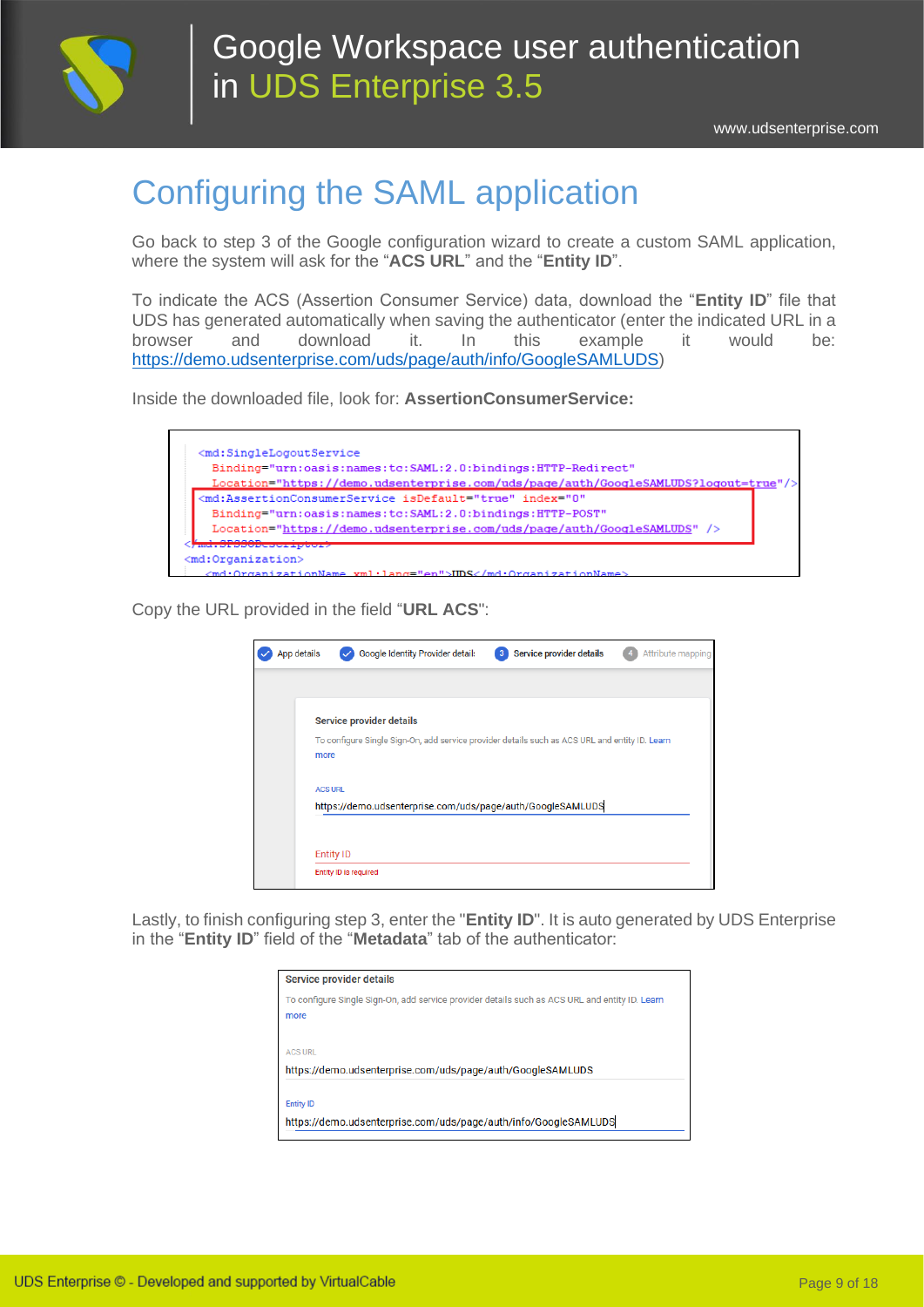

[www.udsenterprise.com](http://www.udsenterprise.com/)

Leave the other default options and continue with step 4. There you will define the attributes that will be used by UDS Enterprise to validate users and configure groups:

| App details       | Google Identity Provider detail:   |                                                    | Service provider details                                                                          | <b>Attribute mapping</b> |
|-------------------|------------------------------------|----------------------------------------------------|---------------------------------------------------------------------------------------------------|--------------------------|
|                   |                                    |                                                    |                                                                                                   |                          |
| <b>Attributes</b> |                                    |                                                    |                                                                                                   |                          |
|                   |                                    | Attributes marked with * are mandatory. Learn more | Add and select user fields in the Google Directory, then map them to service provider attributes. |                          |
|                   | <b>Google directory attributes</b> |                                                    | <b>App attributes</b>                                                                             |                          |
|                   | <b>ADD MAPPING</b>                 |                                                    |                                                                                                   |                          |

In this example, the following attributes will be used:

- The "**Primary email**" will be used for user login. It will be labelled as "**login**".
- To display the name of the user, use "**First name**". It will be labelled as "**username**".
- To define the group membership of the users, use "**Department**". It will be labelled as "**group1**".

| <b>Attributes</b>                                  |               |                                                                                                   |   |
|----------------------------------------------------|---------------|---------------------------------------------------------------------------------------------------|---|
|                                                    |               | Add and select user fields in the Google Directory, then map them to service provider attributes. |   |
| Attributes marked with * are mandatory. Learn more |               |                                                                                                   |   |
|                                                    |               |                                                                                                   |   |
| <b>Google directory attributes</b>                 |               | <b>App attributes</b>                                                                             |   |
|                                                    |               |                                                                                                   |   |
| Basic Information >                                | $\rightarrow$ |                                                                                                   | x |
| Primary email                                      |               | login                                                                                             |   |
|                                                    |               |                                                                                                   |   |
| Basic Information >                                |               |                                                                                                   |   |
| First name                                         |               | username                                                                                          | × |
|                                                    |               |                                                                                                   |   |
|                                                    |               |                                                                                                   |   |
| Employee Details >                                 |               |                                                                                                   |   |
| Department                                         |               | group1                                                                                            | × |
|                                                    |               |                                                                                                   |   |
|                                                    |               |                                                                                                   |   |
|                                                    |               |                                                                                                   |   |
| <b>ADD MAPPING</b>                                 |               |                                                                                                   |   |
|                                                    |               |                                                                                                   |   |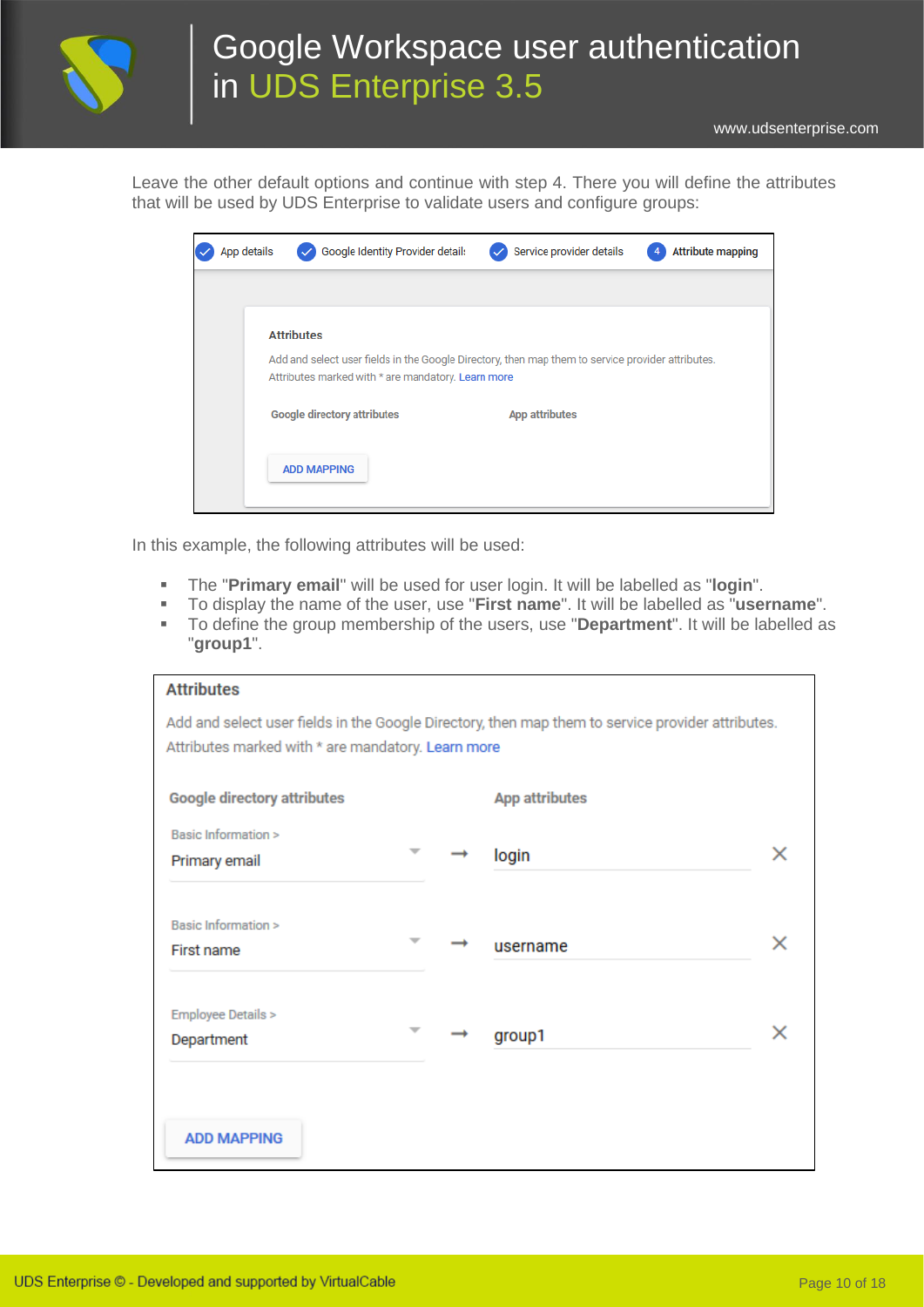

We can use or add custom attributes. In this example the default attributes provided by Google will be used.

Once the necessary attributes have been selected, finish the wizard.

| <b>Apps</b> |              | Add App $\rightarrow$ | Settings $\blacktriangleright$ |                |                  |                         |
|-------------|--------------|-----------------------|--------------------------------|----------------|------------------|-------------------------|
|             | Add a filter |                       |                                |                |                  |                         |
|             | Name 个       |                       | Platform                       | Authentication | User access      | <b>Details</b>          |
|             |              | <b>UDS Enterprise</b> | Web                            | <b>SAML</b>    | OFF for everyone | Certificate expires on: |

If you access the created application, you will see that by default it is deactivated for all users, so you must enable it. Access the "**User Access**" options:

| <b>SAML</b><br><b>UDS</b><br>Enterprise                   | User access<br><b>View details</b><br>OFF for everyone                  | To make the managed app available to selected users, choose a group or organisational unit. Learn more |                                                    |              |
|-----------------------------------------------------------|-------------------------------------------------------------------------|--------------------------------------------------------------------------------------------------------|----------------------------------------------------|--------------|
| <b>TEST SAML LOGIN</b><br>$\sqrt{ }$<br>DOWNLOAD METADATA | Service provider details<br>Certificate<br>Google 2025-9-28-42921 SAML2 | <b>ACS URL</b><br>https://demo.udsenterprise.com                                                       | <b>Entity ID</b><br>https://demo.udsenterprise.com | $\checkmark$ |

In this example the application will be activated for all users, but it is possible to limit it by groups.

| <b>UDS</b> |                                 |              |                        | Showing settings for users in all organisational units           |        |
|------------|---------------------------------|--------------|------------------------|------------------------------------------------------------------|--------|
|            | Enterprise                      |              |                        |                                                                  |        |
|            |                                 |              | Service status:        |                                                                  | $\sim$ |
|            | All users in this account       |              | <b>Service status:</b> | ON for everyone<br>◉                                             |        |
| Groups     |                                 | $\checkmark$ |                        | OFF for everyone                                                 |        |
|            | <b>Organisational units</b>     | $\sim$       |                        | Changes may take up to 24 hours to propagate to all users.<br>n. |        |
|            | Search for organisational units |              |                        | <b>CANCEL</b><br>1 unsaved change<br><b>SAVE</b>                 |        |

Save to apply the change.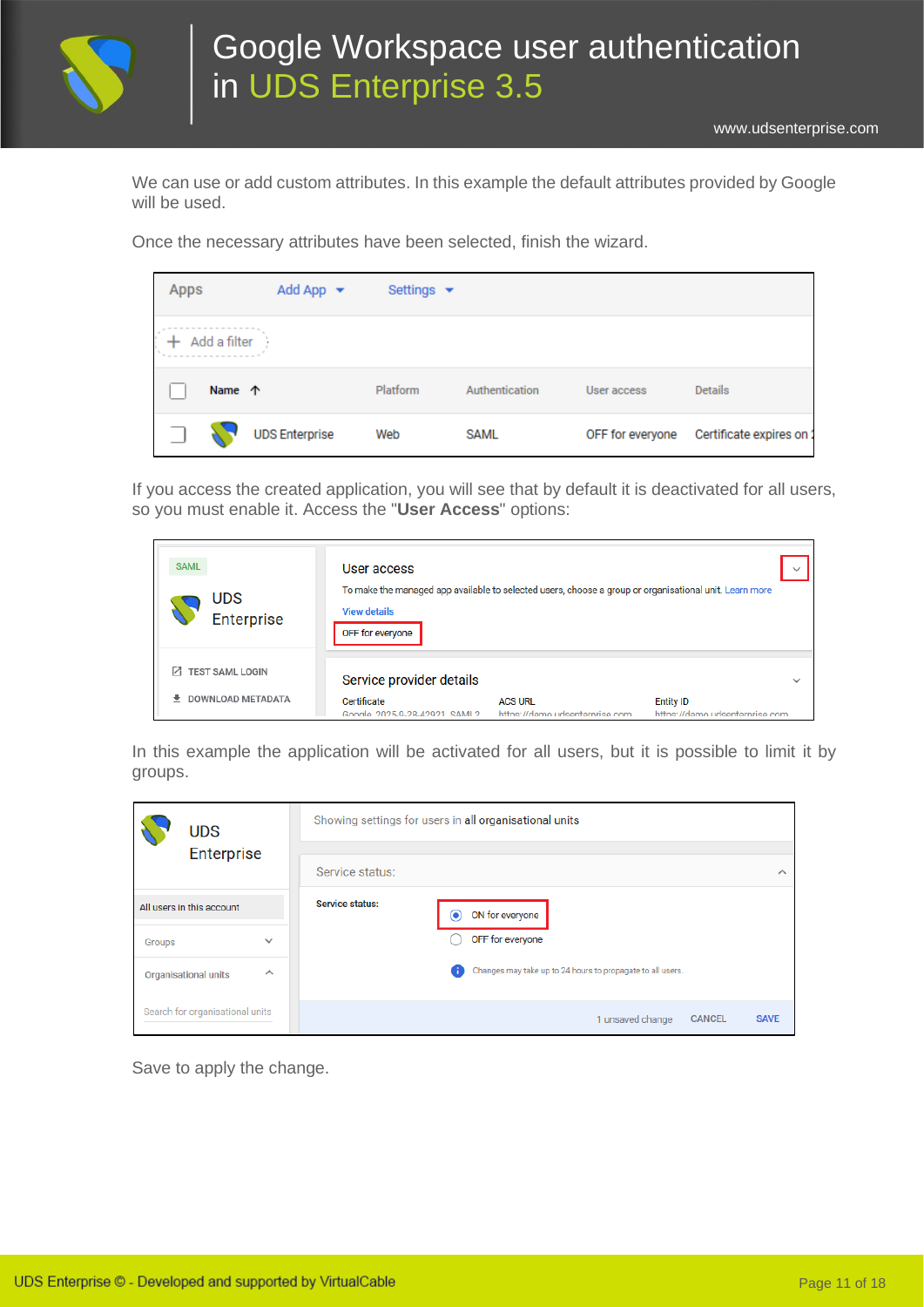

# <span id="page-11-0"></span>Defining attributes in SAML

Access the UDS Enterprise administration, select the previously created SAML authenticator and click on "**Edit**".

| $\Box$ Authenticators    |        |                                  |                                                               |  |  |  |
|--------------------------|--------|----------------------------------|---------------------------------------------------------------|--|--|--|
| New $\blacktriangledown$ | Edit   | <b>A</b> Permissions             | <b>Delete</b><br>$\uparrow$ Export<br>$\overline{\mathbf{x}}$ |  |  |  |
| Id                       | Name 个 | <b>Type</b>                      | Comments                                                      |  |  |  |
| 26                       |        | GoogleSAMLUDS SAML Authenticator |                                                               |  |  |  |

In the "**Attributes**" section indicate the correct attributes. They are defined and visible in the Google SAML extension created in previous steps:

| Apps > Web and mobile apps > UDS Enterprise > Attribute mapping |                        |                                                                                                                                                         |                              |
|-----------------------------------------------------------------|------------------------|---------------------------------------------------------------------------------------------------------------------------------------------------------|------------------------------|
| <b>SAML</b>                                                     | SAML attribute mapping |                                                                                                                                                         |                              |
| <b>UDS</b><br>Enterprise                                        | <b>Attributes</b>      | Add and select user fields in the Google Directory, then map them to service provider<br>attributes. Attributes marked with * are mandatory. Learn more |                              |
|                                                                 |                        | <b>Google directory attributes</b><br><b>App attributes</b>                                                                                             |                              |
| <b>TEST SAML LOGIN</b><br>M                                     |                        | <b>Employee Details &gt;</b><br>Department<br>$\rightarrow$<br>group1                                                                                   | $\times$                     |
| DOWNLOAD METADATA<br>÷                                          |                        | Basic Information ><br>$\overline{\phantom{a}}$<br>Primary email<br>login                                                                               | $\times$                     |
| û<br><b>DELETE APP</b>                                          |                        | Basic Information ><br>First name                                                                                                                       | $\times$                     |
|                                                                 |                        | username                                                                                                                                                |                              |
|                                                                 |                        | <b>ADD MAPPING</b>                                                                                                                                      |                              |
|                                                                 |                        |                                                                                                                                                         | <b>CANCEL</b><br><b>SAVE</b> |

As you can see in the example:

- The previously defined "**login**" attribute, which will be the user's "**primary email**" in Google Workspace, will be used to log in to UDS Enterprise, since it is defined in "**User name attrs**".
- The "**username**" attribute, which will be the "**First name**" of the username in Google Workspace, will be used in UDS Enterprise to display the user's name. It is defined in "**Real name attrs**".
- The attribute "**group1**", which will be the "**Department**" to which a user belongs in Google Workspace, will be used in UDS Enterprise as the group to which the users belong. It is defined in "**Group name attrs**".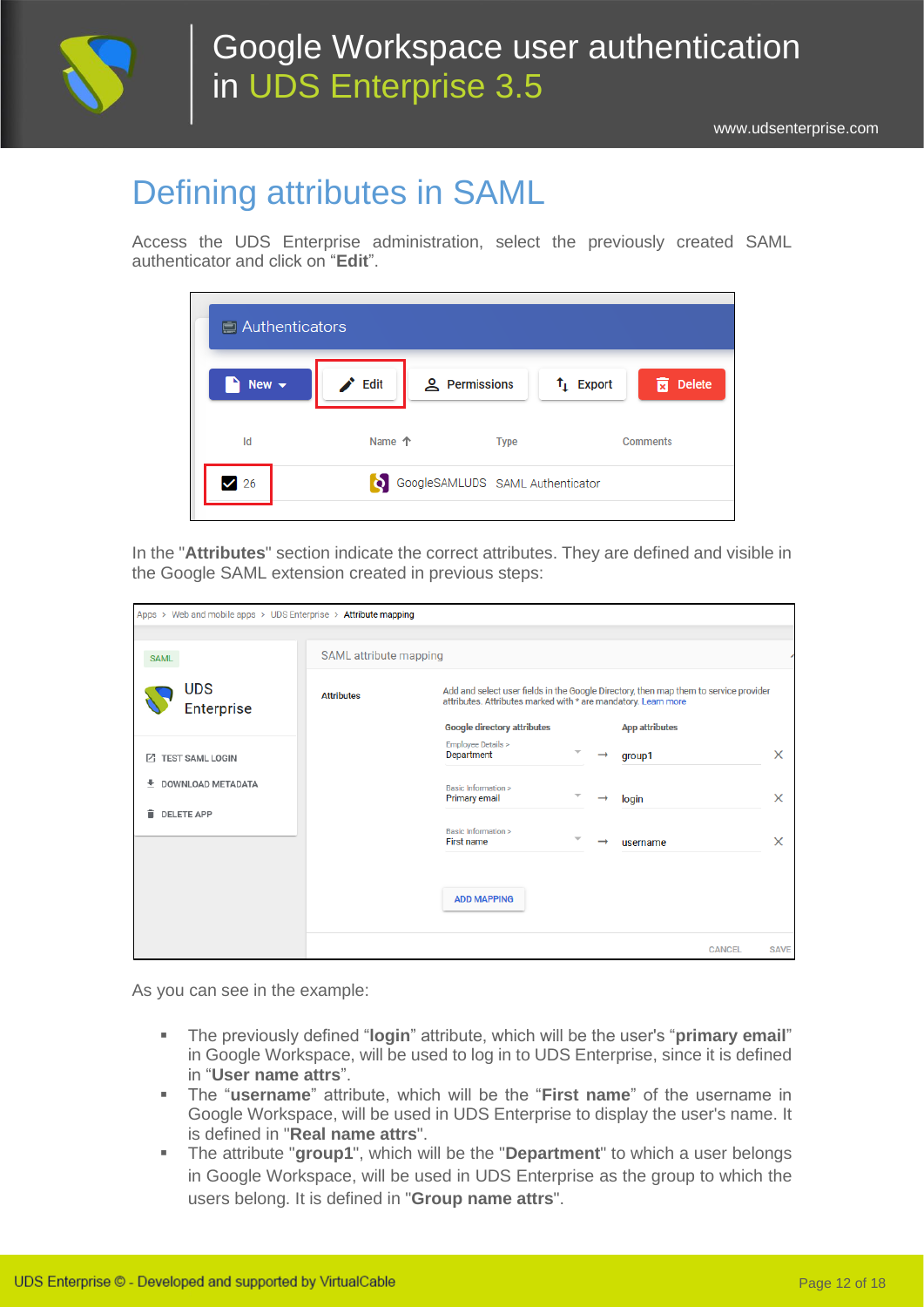

[www.udsenterprise.com](http://www.udsenterprise.com/)

| <b>Edit Authenticator</b> |          |            |                 |             |
|---------------------------|----------|------------|-----------------|-------------|
| ≺                         | Metadata | Attributes | Display         | ゝ           |
| User name attrs *         |          |            |                 |             |
| login                     |          |            |                 |             |
|                           |          |            |                 | í           |
| Group name attrs *        |          |            |                 |             |
| group1                    |          |            |                 |             |
|                           |          |            |                 | h           |
| Real name attrs *         |          |            |                 |             |
| username                  |          |            |                 |             |
|                           |          |            |                 | ı           |
|                           |          |            |                 |             |
| <b>Test</b>               |          |            | Discard & close | <b>Save</b> |

**NOTE:** In UDS Enterprise it is possible to indicate various attributes or use regular expressions. For example, to indicate new group membership attributes.

Once the attributes are correctly defined, save and access the authenticator created in UDS Enterprise.

Within the authenticator, access the "**Groups**" section to add the necessary groups.

| $\leftarrow$ $\blacksquare$ | GoogleSAMLUDS |                             |             |
|-----------------------------|---------------|-----------------------------|-------------|
| <b>Summary</b>              | <b>Users</b>  | <b>Groups</b>               | <b>Logs</b> |
| $\Box$ Current groups       |               |                             |             |
| New $\star$                 | Edit          | Delete<br>$\uparrow$ Export | Filter      |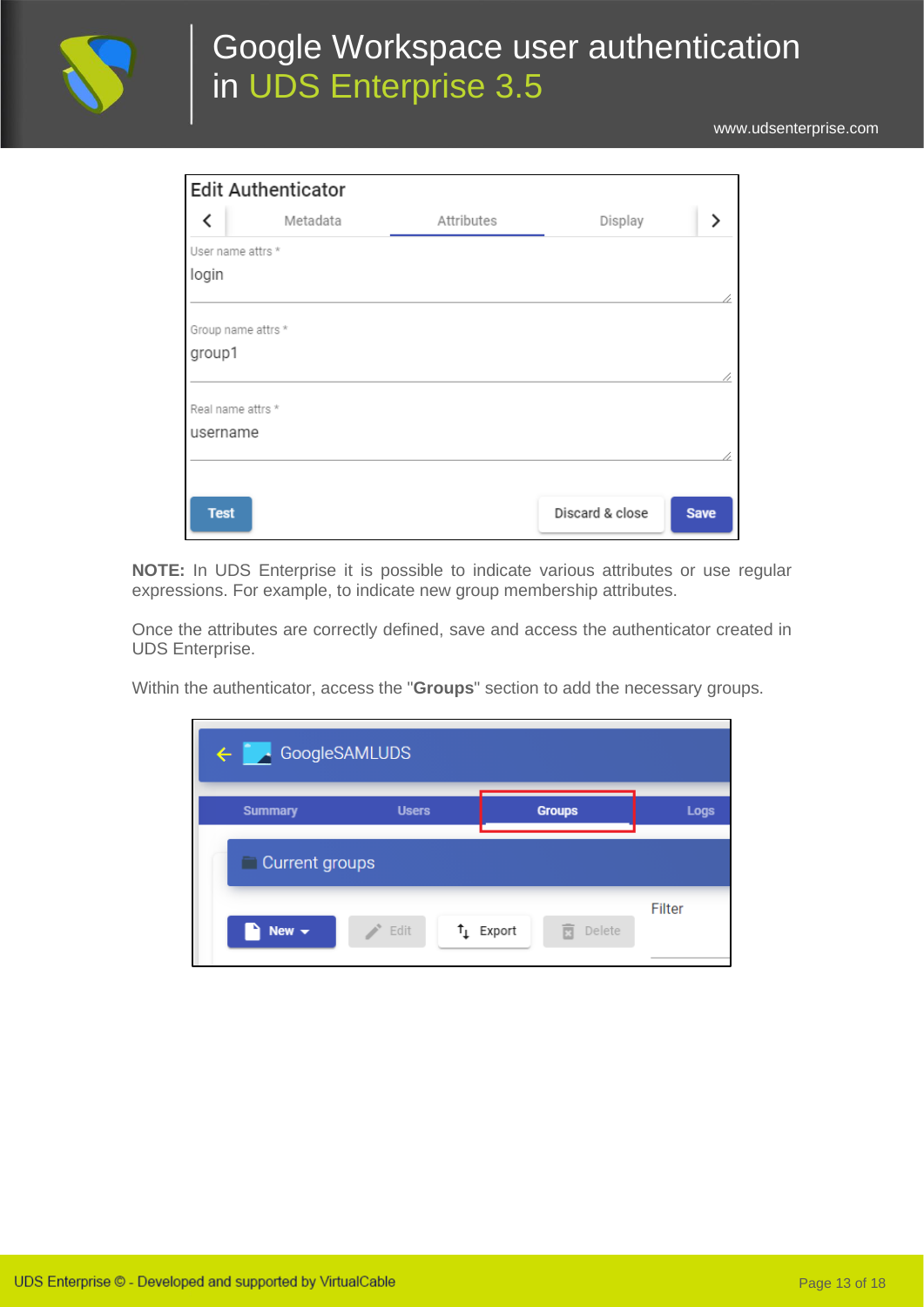

[www.udsenterprise.com](http://www.udsenterprise.com/)

|                                  |  |  |  | The groups will have to be added manually since the automatic search does not apply |  |  |  |
|----------------------------------|--|--|--|-------------------------------------------------------------------------------------|--|--|--|
| with this type of authenticator: |  |  |  |                                                                                     |  |  |  |

| New group        |               |    |
|------------------|---------------|----|
| Group<br>30      |               |    |
| Comments         |               |    |
| State<br>Enabled |               |    |
| Service Pools    |               |    |
|                  | <b>Cancel</b> | Ok |

Add all the necessary groups (in this example, the different departments to which the users belong are added, since the group membership attribute used in Google Workspace is the "**department**"):

| ←               | GoogleSAMLUDS      |                                  |        |              |
|-----------------|--------------------|----------------------------------|--------|--------------|
| <b>Summary</b>  | <b>Users</b>       | <b>Groups</b>                    | Logs   |              |
| Current groups  |                    |                                  |        |              |
| New $\sim$<br>٠ | $\rightarrow$ Edit | 面<br>$\uparrow$ Export<br>Delete | Filter | $1 - 3$ of 3 |
| Group 个         |                    | Comments                         |        | state        |
| $\Box$ 25       |                    |                                  |        | Active       |
| $\Box$ 30       |                    |                                  |        | Active       |
| $\Box$ 40       |                    |                                  |        | Active       |

With the configuration applied in this example, all users who have a value of 25, 30 or 40 in their "**department**" attribute, will be able to log in to the UDS Enterprise platform.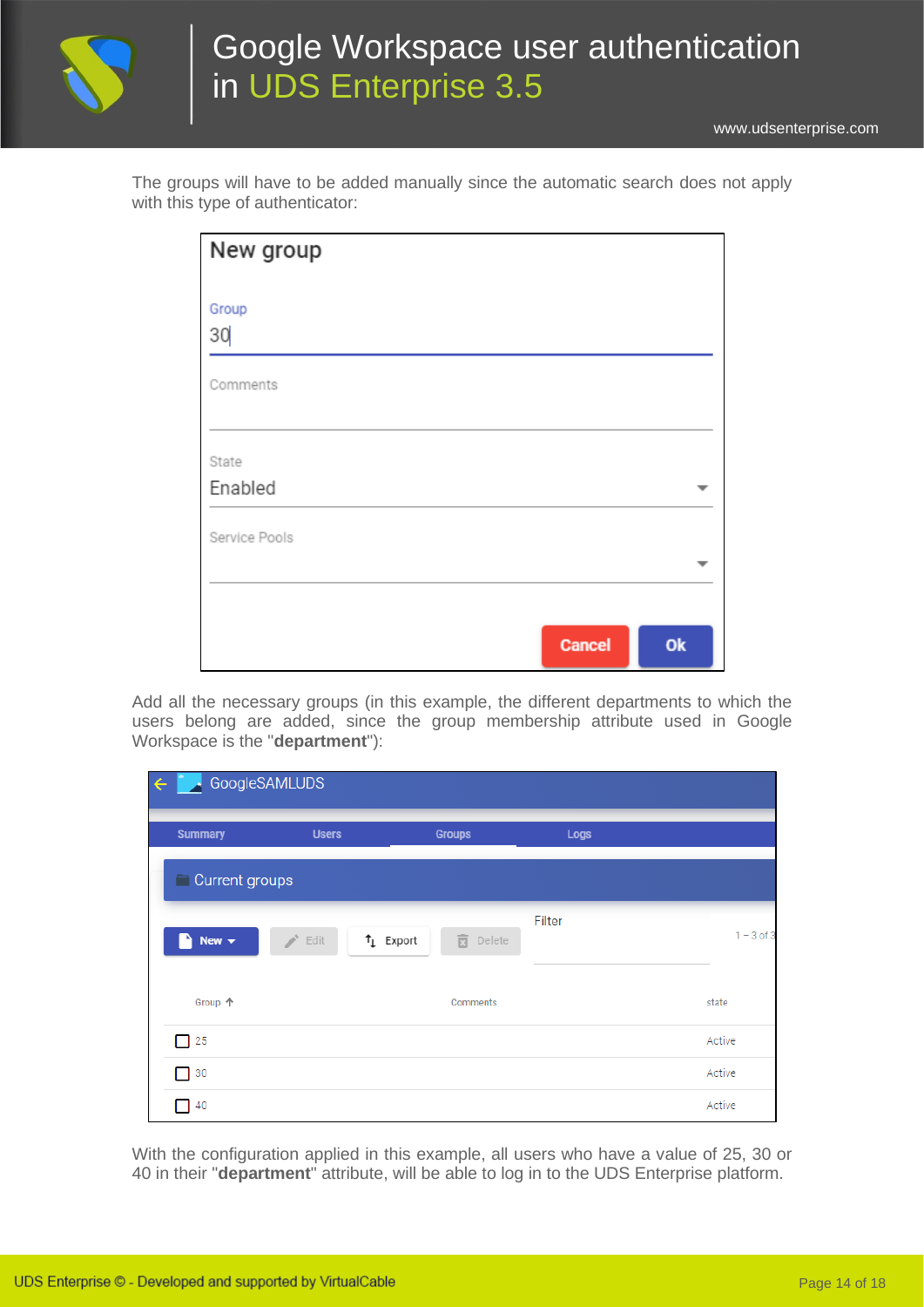

## <span id="page-14-0"></span>Access through authenticator

To confirm that all settings are correct, access UDS Enterprise portal through the newly created SAML authenticator:

| Username*                |               |  |  |
|--------------------------|---------------|--|--|
| Password                 |               |  |  |
| Authanticates<br>Interna |               |  |  |
|                          | GoogleSAMLUDS |  |  |

By selecting the SAML authenticator, you will automatically be redirected to the provider's page. The system will ask you for valid credentials:

| Google                                        |      |             |       |
|-----------------------------------------------|------|-------------|-------|
| Pepito Perez                                  |      |             |       |
| pperez@virtualcable.es v<br>P                 |      |             |       |
| Enter your password<br>                       |      |             |       |
| Show password                                 |      |             |       |
| Forgot password?                              |      | <b>Next</b> |       |
|                                               |      |             |       |
| English (United Kingdom) $\blacktriangledown$ | Help | Privacy     | Terms |

**NOTE:** The validation mode will be the one configured in the provider itself. That is, if you have user validation via MFA, it will be used.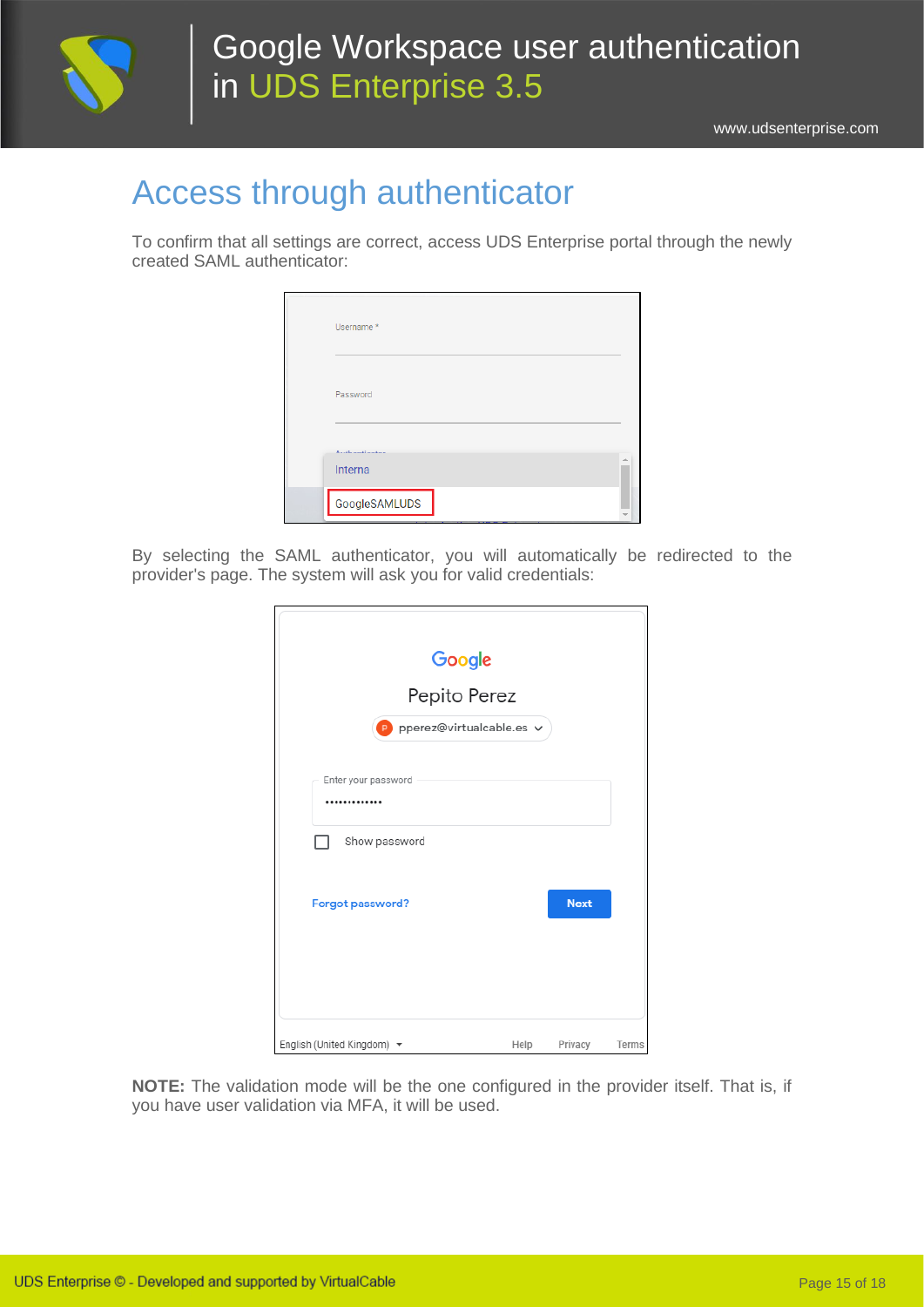

[www.udsenterprise.com](http://www.udsenterprise.com/)

Once you have log in Google Workspace, a redirection will be made and you will return to the UDS Enterprise services page:



**NOTE:** If the group to which the user belongs has services assigned, they will be shown to him and he will be able to access them.

You can check which groups a user belongs to if you edit it. To do this, access the authenticator and edit the user:

| ← GoogleSAMLUDS                     |                                                         |
|-------------------------------------|---------------------------------------------------------|
| Resumen                             | Editar usuario pperez@virtualcable.es<br><b>Usuario</b> |
|                                     | Usuario                                                 |
| Jusuarios actuales                  | pperez@virtualcable.es                                  |
|                                     | Nombre real                                             |
| Editar<br>$t_{\perp}$ Exportar<br>◢ | Pepito                                                  |
|                                     | Comentarios                                             |
| Nombre de usuario 个                 | Rol<br>Estado                                           |
| pperez@virtualcable.es Usuar        | Habilitado                                              |
|                                     | Rol                                                     |
|                                     | Usuario                                                 |
|                                     | Grupos<br>30                                            |
|                                     |                                                         |
|                                     | Ok<br>Cancelar                                          |

You can verify that in this example, the user *pperez* belongs to department 30 and, since he is registered as a group in the authenticator, he can access.

If you have enabled your users' access to the application, it will also appear in the list of Google Workspace applications and you will automatically access the VDI environment after validation:

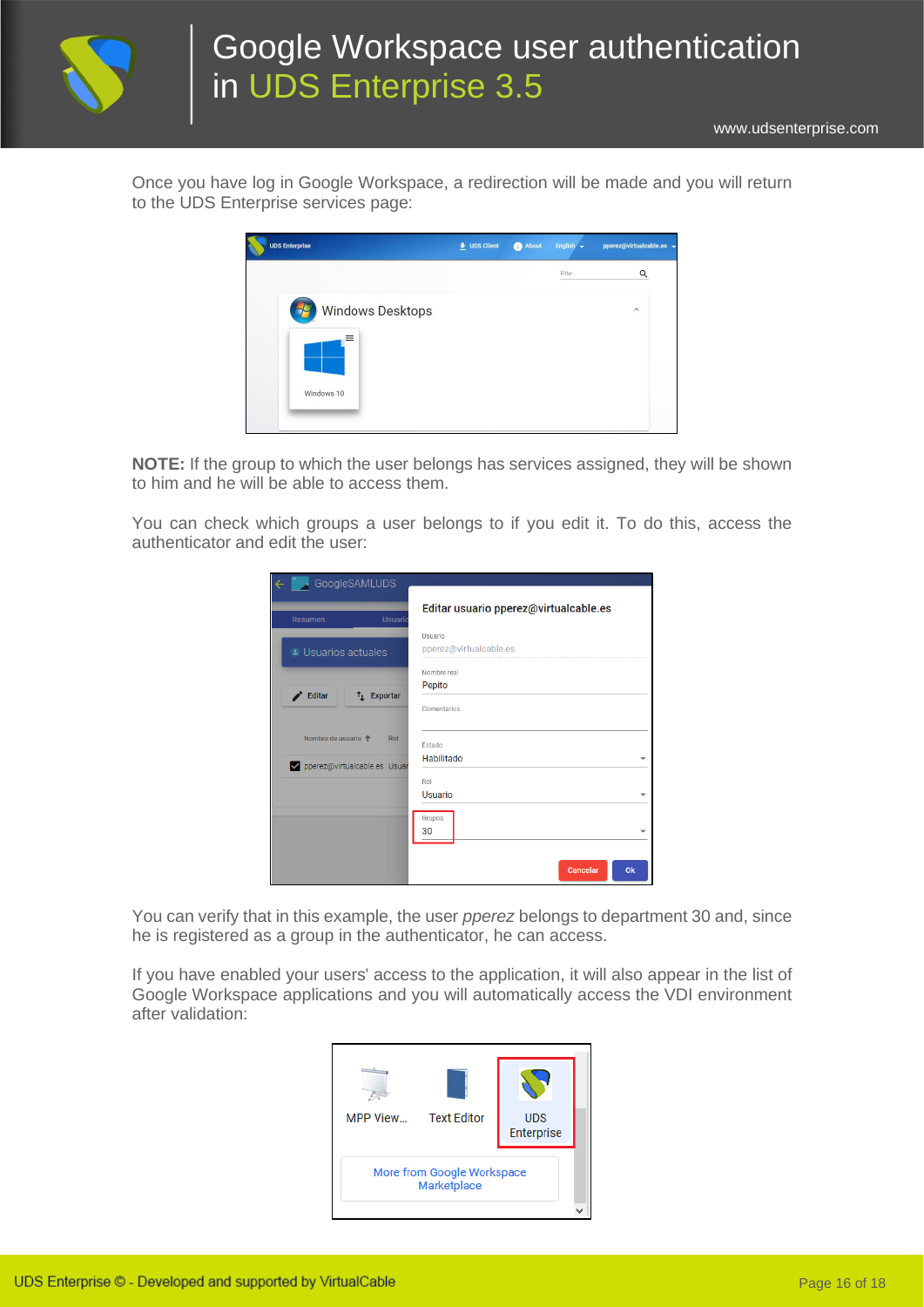

## <span id="page-16-0"></span>Enable Global logout

It should be kept in mind that when a user accesses from UDS Enterprise and logs in with his Google account, when he closes his session from UDS, his Google account won't be closed by default. If you want to make a global logout (both from UDS and from the Google account), you will need to indicate it in the UDS Enterprise administration:

Access the UDS Enterprise administration, section "**Tools**" - "**Configuration**", "**SAML**" tab, parameter "**Global logout on exit**":

| $\sum$ UDS                                                                                                        |                   |                                                                                                                                                                                                                                   |             |             | English $\blacktriangleright$ |             |
|-------------------------------------------------------------------------------------------------------------------|-------------------|-----------------------------------------------------------------------------------------------------------------------------------------------------------------------------------------------------------------------------------|-------------|-------------|-------------------------------|-------------|
|                                                                                                                   | UDS Configuration |                                                                                                                                                                                                                                   |             |             |                               |             |
| ď.<br>K<br>Ó                                                                                                      | <b>PCoIP</b>      | <b>RGS</b>                                                                                                                                                                                                                        |             | <b>SAML</b> |                               | <b>WYSE</b> |
| ы<br>W<br>$\frac{1}{16}$<br>$\begin{array}{c} \bullet \\ \bullet \end{array}$<br><b>IST</b><br>$\overline{\circ}$ |                   | Global logout on exit<br>$\Box$ no<br>IDP Metadata cache<br>86400<br>Org. Display Name<br><b>UDS Organization</b><br>Organization Name<br><b>UDS</b><br>Organization URL<br>http://www.virtualcable.es<br>User cleanup<br>2592000 |             |             | $\div$                        |             |
|                                                                                                                   |                   |                                                                                                                                                                                                                                   | <b>Save</b> |             |                               |             |

Once the global logout is enabled, it is necessary to save the changes and restart the UDS servers (UDS-Server machines) or their services (uds and udsweb) for the changes to be applied.